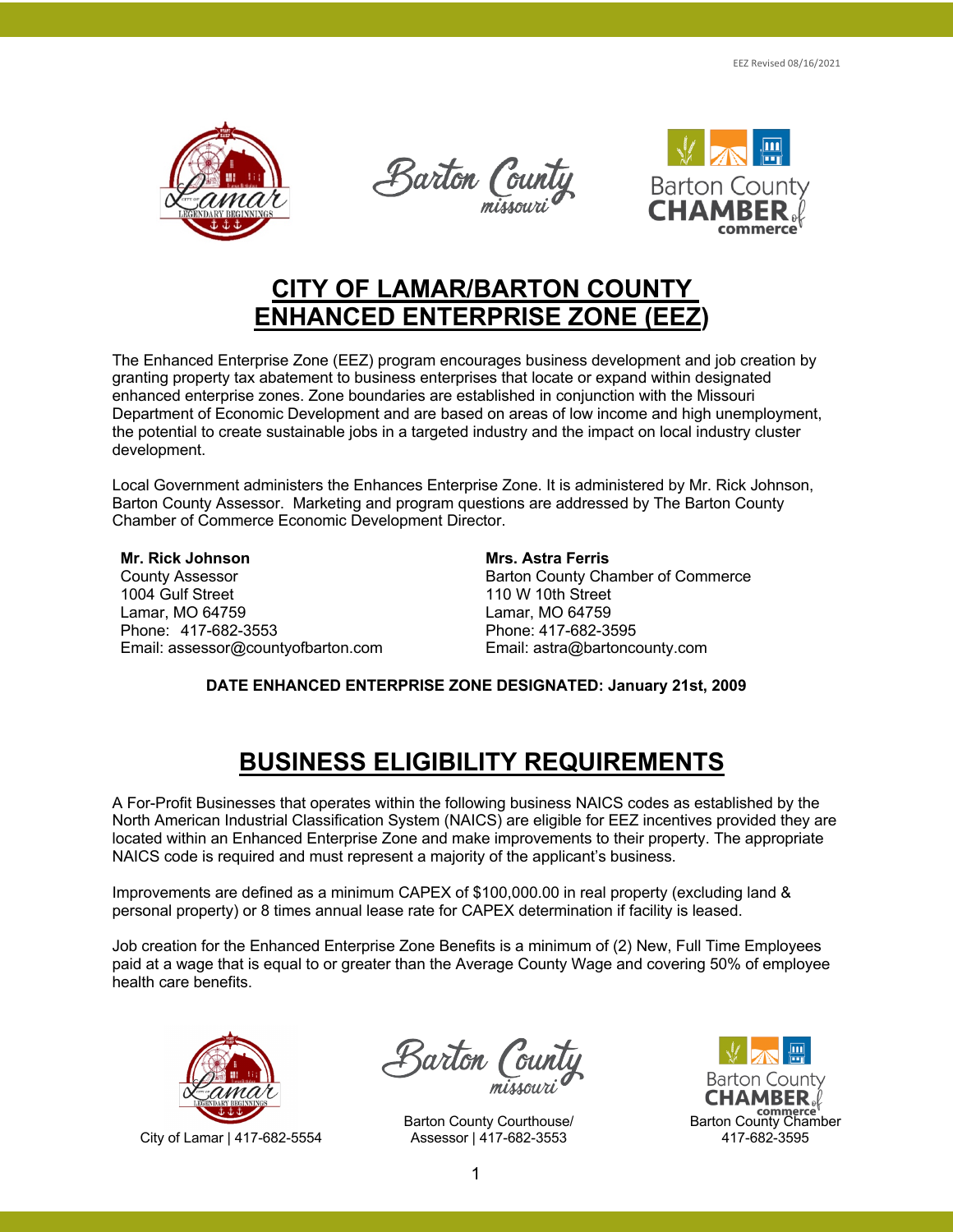# **ENHANCED ENTERPRISE BOARD MEMBERS**

| <b>Member Name</b> | <b>Representing</b> | <b>Term</b> |
|--------------------|---------------------|-------------|
| Jim Buzzard        |                     |             |
| <b>Zach Harris</b> | <b>Schools</b>      |             |
| Craig Lehman       |                     |             |
| Chris Peterson     |                     |             |
| Tom Thieman        |                     |             |
| Chris Wyatt        | Cox Barton County   |             |



Barton Count missouri

Barton County Courthouse/ Assessor | 417-682-3553

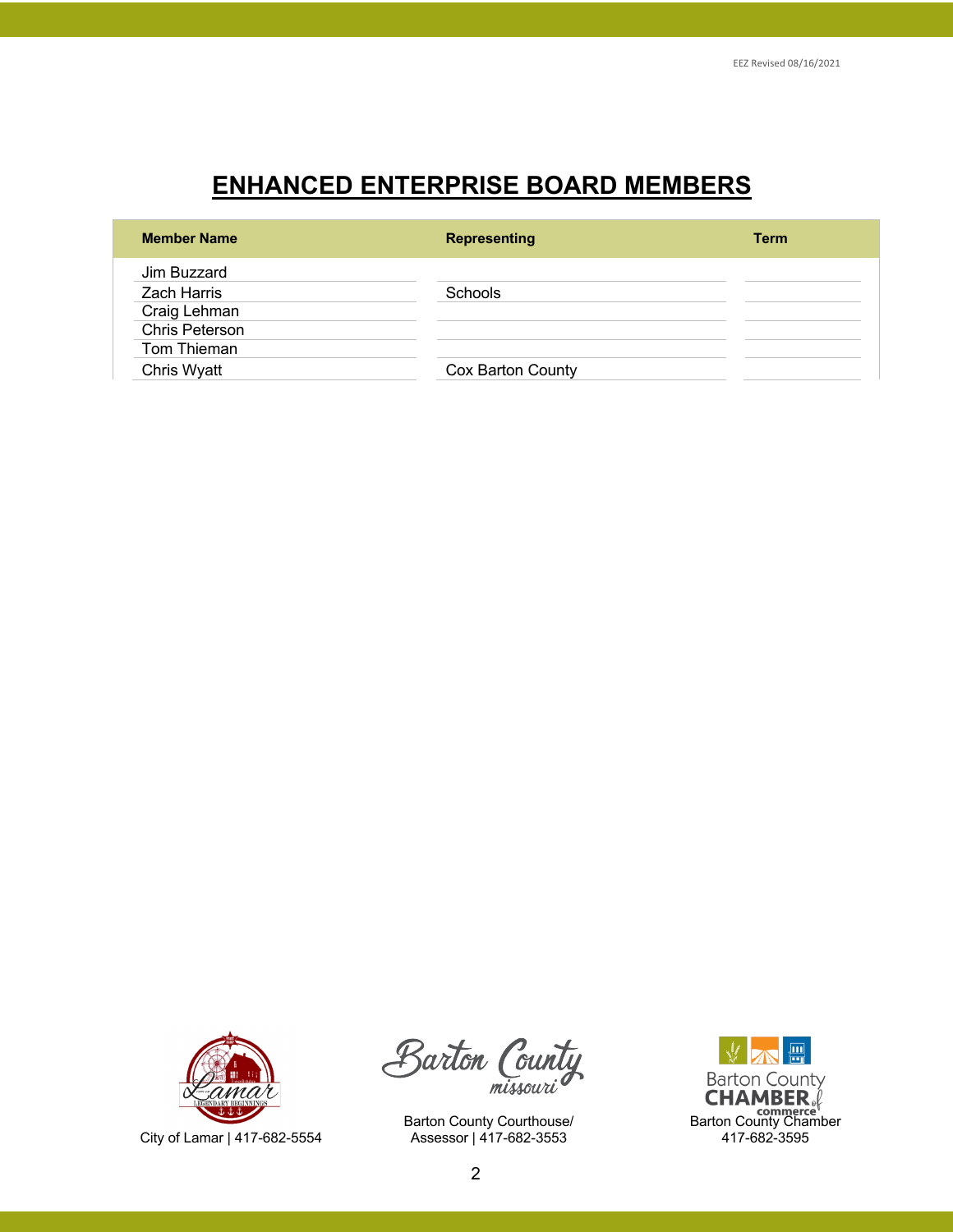### **ELIGIBLE INDUSTRIES BY NORTH AMERICAN CLASSIFICATION SYSTEM (NAICS)**

| <b>NAICS CODE</b> | <b>TITLES/DESCRIPTIONS OF ELIGIBLE INDUSTRIES</b>                 |
|-------------------|-------------------------------------------------------------------|
| 11141             | Food Crops Grown Under Cover                                      |
| 22                | <b>Utilities</b>                                                  |
| 237               | Heavy & Civil Engineering Construction                            |
| 238               | <b>Specialty Trade Contractors</b>                                |
| $31 - 33$         | Manufacturing                                                     |
| 423               | Merchant Wholesalers/Durable Goods                                |
| 48-49             | Transportation & Warehousing                                      |
| 51                | Information                                                       |
| 5415              | <b>Computer Systems Design and related services</b>               |
| 541710            | Research and Development in Physical, Engineering & Life Sciences |
| 551114            | Corporate, Subsidiary, and Regionally Managing Offices            |
| 621               | Ambulatory/Health Care Services                                   |
| 52                | Finance and Insurance                                             |
| 53                | Real Estate and Real Estate Leasing                               |
| 55                | Management of Companies and Enterprises                           |
| 56                | Admin and Support and Waste Management and Remediations           |
| 71                | Arts, Entertainment and Recreation                                |
| 72                | <b>Accommodation and Food Services</b>                            |
| 81                | Other Services (Except Religious organizations)                   |

## **EXCLUDED INDUSTRY SECTORS**

Per Section 135.950 (9) RSMo

All gambling establishments (NAICS group 7132), retail trade (NAICS sectors 44 & 45), education services (NAICS sector 61), religious organizations (NAICS group 8131), public administration (NAICS sector 92) and food and drinking places (NAICS subsector 722) are excluded from receiving Enhanced Enterprise Zone benefits. Exclusion list is not all encompassing, there maybe other NAICS codes that are excluded, but not listed.

Headquarters exception Section 135.959 (9) (b) RSMo

Headquarters or administrative offices of otherwise excluded business may qualify for benefits if the offices serve a multistate territory. In the event a national, state, or regional headquarters operation is not the predominant activity of a project facility, the new jobs and investments of such headquarters operation is considered eligible for benefits under the section if the other requirements are satisfied.



City of Lamar | 417-682-5554

Barton Coun

Barton County Courthouse/ Assessor | 417-682-3553

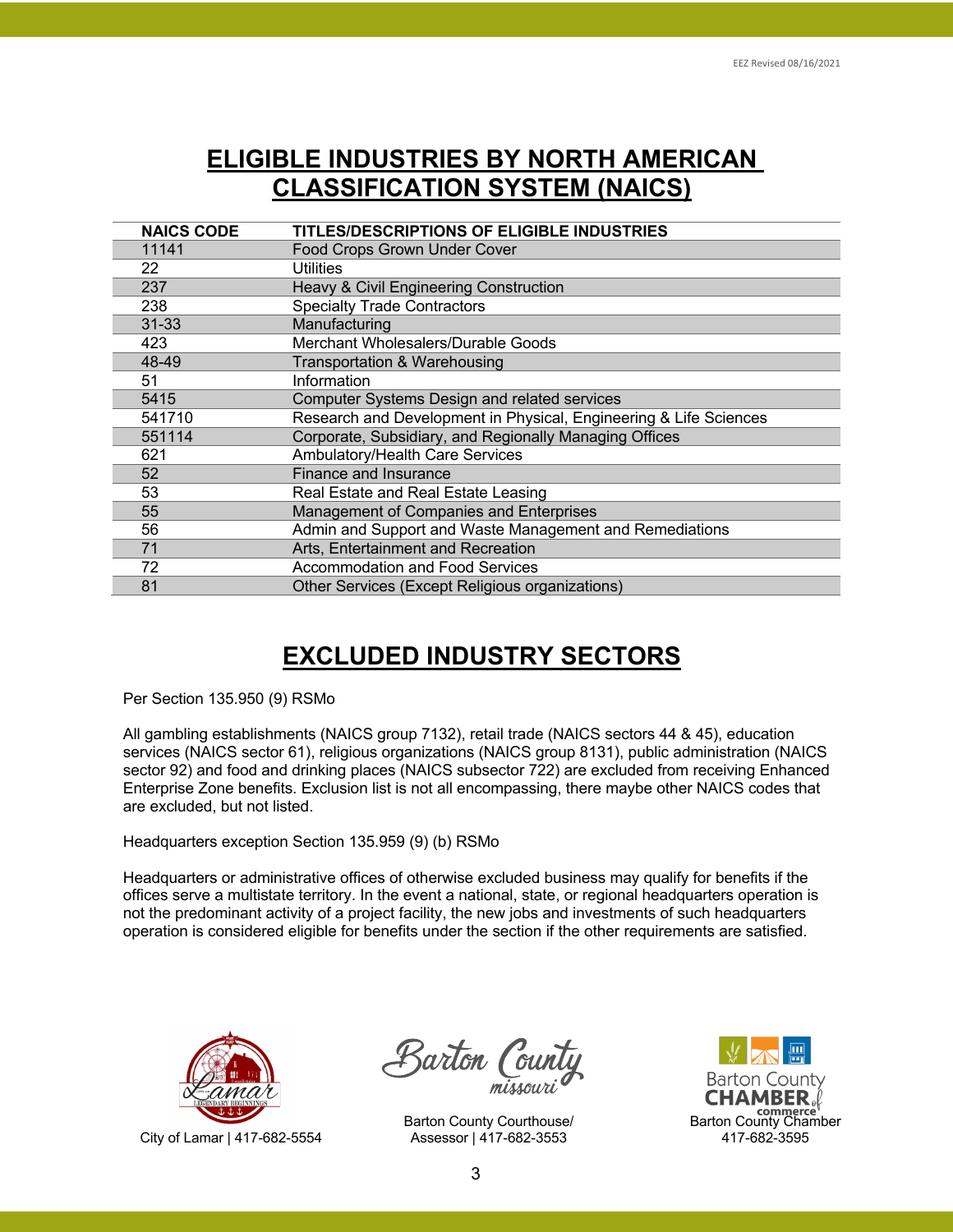## **CITY OF LAMAR/BARTON COUNTY ENHANCED ENTERPRISE ZONE PROGRAM BENEFITS**

Qualified business locating in the Barton County Enhanced Enterprise Zone are entitled to receive a local real property tax abatement on 50% of the new investment (excluding land and personal property) for a period of ten (10) years. The duration of the abatement shall be for a minimum of ten (10) years from the date eligible improvements are first assessed. The Enhanced Enterprise Zone Board is authorized to grant additional five (5) year increments, with a maximum of twenty-five (25) years. Job creation, wage rates, and approval will be key factors considered when evaluating additional years to be granted.

#### **Additional Abatement Increment Benefits:**

- 7 New FT jobs  $(2 + 5 = 7) = 5%$  additional abatement  $(55%)$
- 12 New FT jobs  $(2 + 10 = 12) = 10\%$  additional abatement (65%)
- 35 New FT jobs  $(2 + 33 = 35) = 10\%$  additional abatement  $(75\%)$
- 102 New FT jobs  $(2 + 100) = 102$  = (5) additional years to abate  $@$  75% (15yrs  $@$  75%)

Any abatement granted per Enhanced Enterprise Zone ordinance shall cease after a period of ninety (90) days of business closure, work stoppage, major reduction in workforce, or a change in the type of business resulting in a change to a non-compliant NAICS classification. "Work stoppage" shall not include strike, lockout, time necessary to retool a plant, or stoppage resulting from a natural disaster. "Reduction in workforce" is defined as ten percent (10%) or greater reduction in the number of persons actually working at that location.

Abatement benefits may be transferred to new owners, provided the facility continues to be utilized for the same type of business per NAICS classification, for which the abatement was originally granted and there is no reduction in workforce. Abatement benefit shall not extend beyond the original life of the abatement.

The EEZ Board is under no obligation to approve any requested incentives that are not required by state or local laws, and it reserves the right to deviate from these policies and procedures as its sole discretion when doing so and is deemed to be in the best interest of the community.



City of Lamar | 417-682-5554

Barton Coi

Barton County Courthouse/ Assessor | 417-682-3553